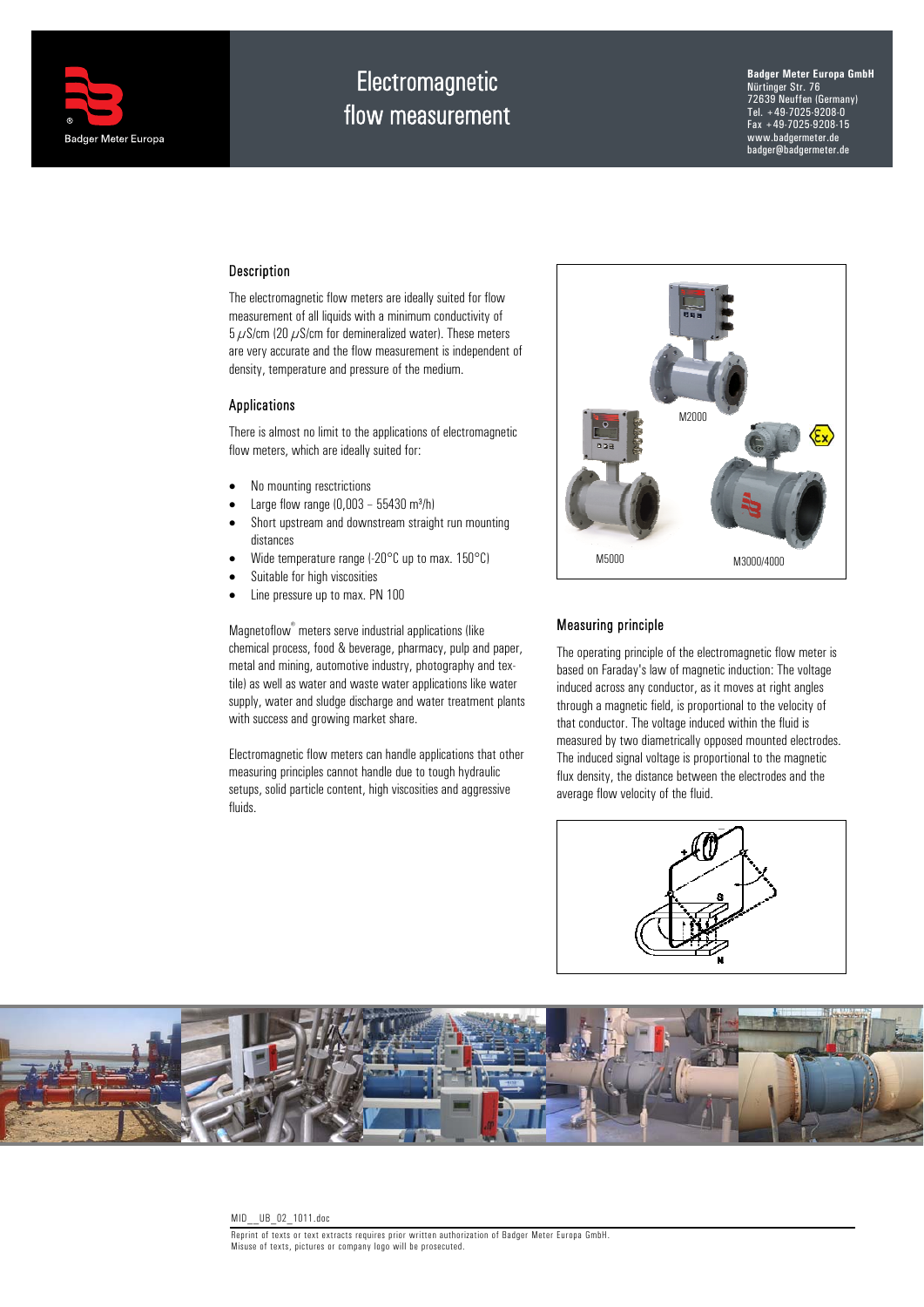

# **Amplifiers**

# Type ModMAGTM M2000

The amplifier type M2000 is best suited for bidirectional flow measurement of fluids with a conductivity  $> 5 \mu$ S/cm ( $> 20 \mu$ S/cm for demineralized water). M2000 shows a high accuracy, is easy to use and can be chosen for a large and flexible applications spectrum. The backlit, four-line display shows all actual flow measuring data, daily and complete information, including alarm messages. The standard amplifier has 4 programmable digital outputs, one digital input, power output and USB interface (option). Integrated test tools make the putting into operation and the service easier.





#### Type ModMAG™ M1000 / M1500

The basic line of M1000 is provided with 24 VDC power supply, without display, with passive outputs and can be programmed via a serial port RS232 or separate handheld. The device can be factory preconfigured and then just needs to be electrically connected on site. The M1000 is encased into a powder-coated aluminium diecast housing IP65 and has two M 20 screws. The basic line can be provided with a four-line LC display, a 115/230 VAC power supply and active pulse and analog outputs. The standard model M1000 is supplied with an anlog output, two digital outputs for pulse and frequency as well as a digital input. With an accuracy of  $\pm 0.5$ % of actual flow ( $> 0.5$  m/s) and flow measurements ranging between 0,03 and 12 m/s in both directions, the flow meter covers a great variety of applications.

#### Type ModMAG™ M3000/M4000

The amplifier with modular design allows flow measurements in ex-zones 1 and 2, in either the mounted or remote version. The amplifier housing, made of powdercoated aluminium, is available in protection class IP67 and with a separate connection space. Programming can be done either with closed housing thanks to a magnetic pen or with open housing via three buttons. The four-line display shows all necessary data like actual flow, totalizer and status messages. The programmable excitation frequency even enables the amplifier to be adjusted for difficult metering applications. The new developed process for amplifier compensation enables a high accuracy, especially in the lower flow range.

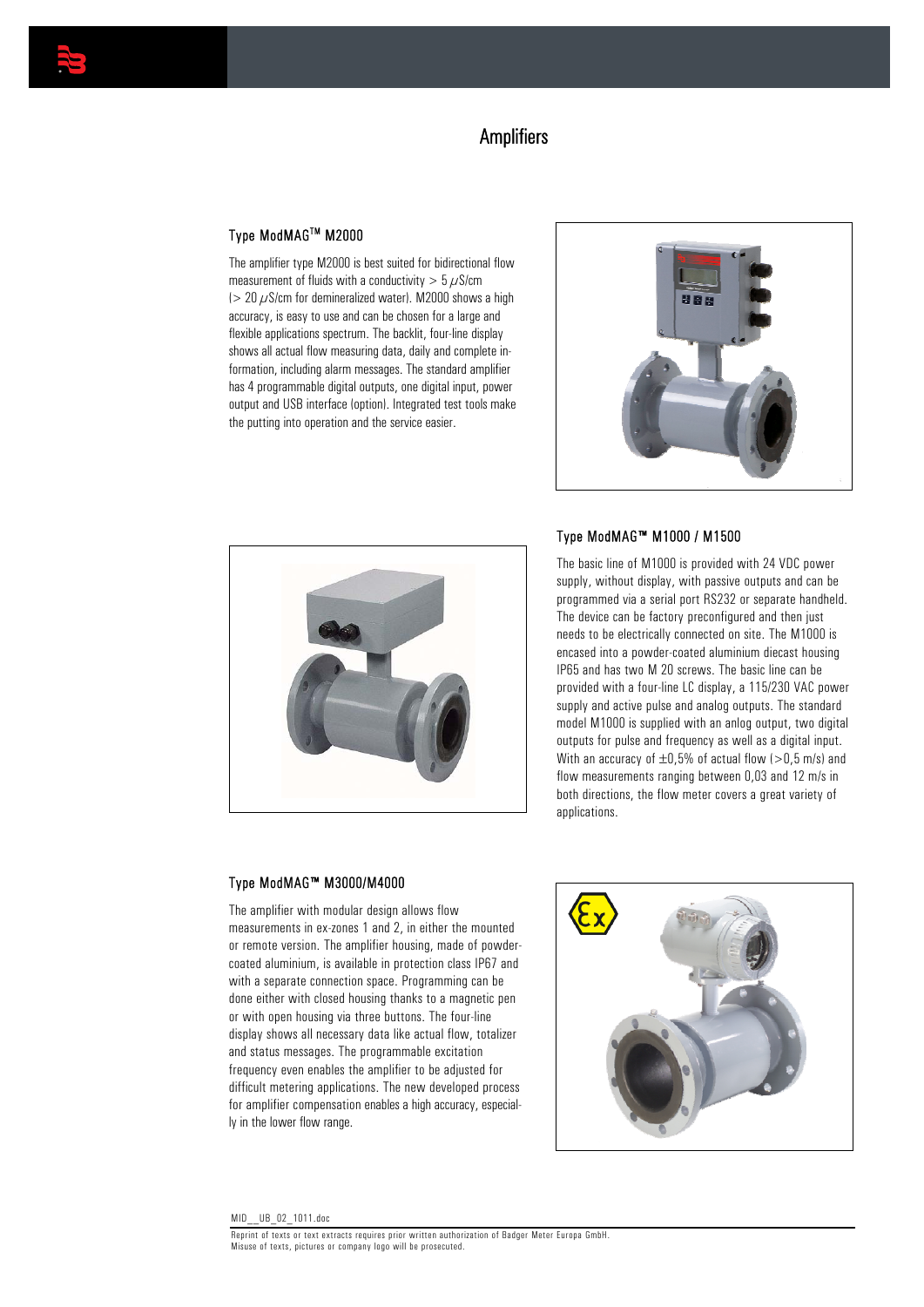

# **Amplifiers**



## Type ModMAG™ M5000

The M5000 is a battery-powered electromagnetic flow meter with a very high accuracy even at very low flows. Typical applications are leak detection in water networks, water consumption measurements and irrigation plants. The meter is best suited for applications without a power supply where exact consumption or flow rates are required.

# **Detectors**

### Type II

The electromagnetic detector type II is not only available in a number of different flange process connections (DIN, ANSI, JIS, AWWA, etc.) but also in a number of liners like hard rubber, soft rubber, PTFE, PFA or Halar. Available in sizes from DN 6 to DN 1400 and nominal pressures up to PN 100, the detector type II is best suited for a variety of applications in the industry and the water/waste water industry.





## Type III

Thanks to its very short lay length, the detector type III is often the right alternative to a lot of applications. Delivered with a PTFE liner, the detector type III has a standard nominal pressure of PN 40.

#### Type Food

The sanitary detector was developed for the flow measurement of liquid food. This model is available with Tri-Clamp® , DIN 11851 process connections and also with any special connections (customer specifications). The sanitary detector is delivered in a stainless steel housing and with PTFE lining.